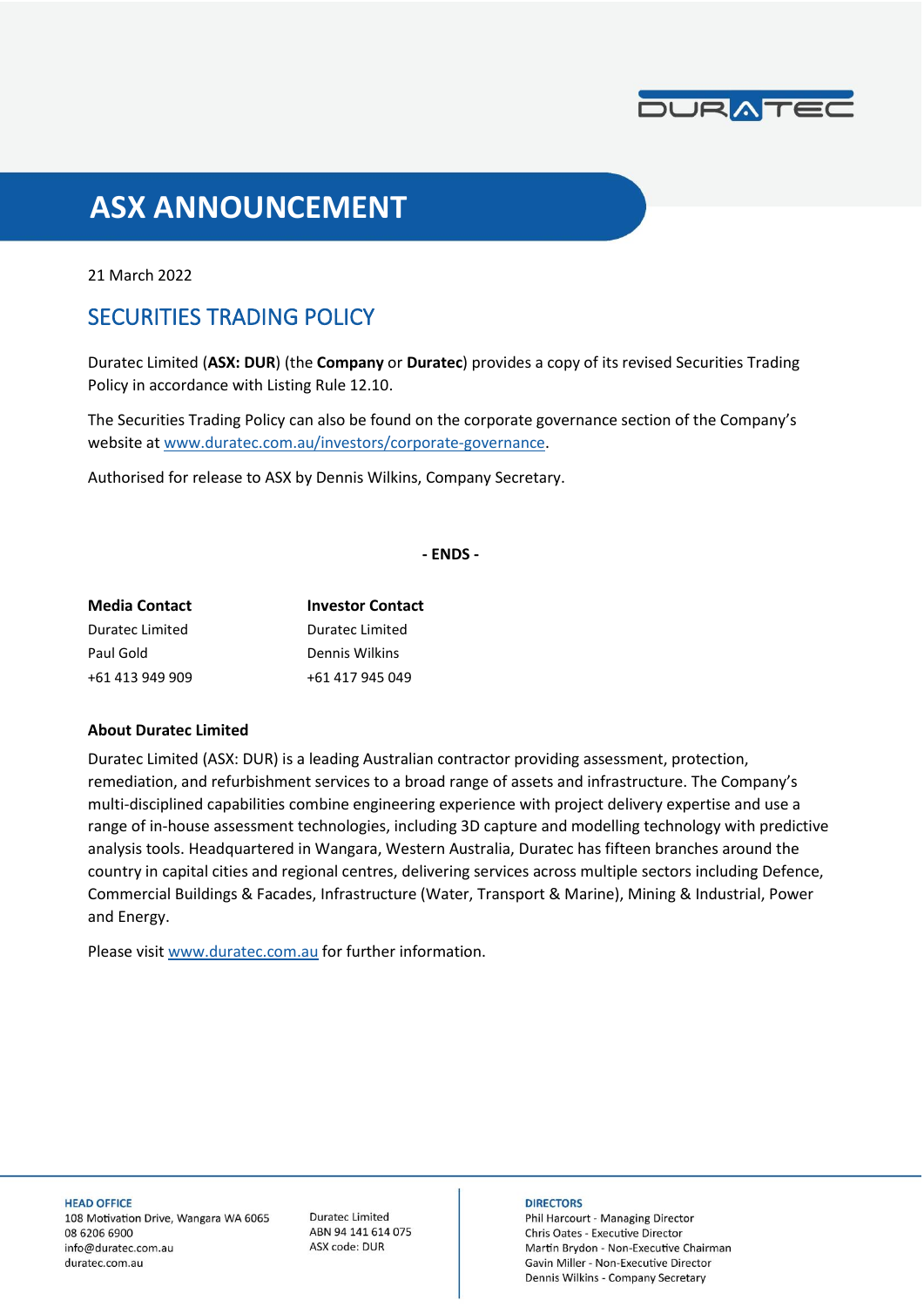

### **Duratec Limited ACN 141 614 075 (Company)**

#### **1 PURPOSE**

The purpose of this policy is to:

- assist those persons covered by the policy to comply with their obligations under the insider trading provisions of the *Corporations Act 2001* (Cth) (**Corporations Act**);
- aim to ensure that the reputation of the Company and its subsidiaries (**Group**) is not adversely impacted by perceptions of trading in the Company's securities at certain times, and to ensure a proper market for the Company's securities is maintained that supports shareholder and investor confidence;
- establish a procedure for trading in the Company's securities by persons covered by the policy including setting out: the periods when trading is prohibited; the restrictions on trading; the exceptional circumstances when trading may be permitted during a prohibited period with prior written clearance; the procedure to obtain written clearance to trade, including during a prohibited period; and the trading that is excluded from the policy; and
- comply with the ASX Listing Rules.

This policy is for the protection of the Company and each of the persons covered by the policy. If you do not understand any part of this policy, or the summary of the law relating to insider trading, or how it applies to you, you should contact the Company Secretary before trading in any securities covered by this policy. Ultimately it is **your** responsibility to make sure that none of your trading constitutes insider trading.

#### **2 WHO DOES THIS POLICY APPLY TO?**

This policy applies to **Restricted Persons**. A Restricted Person is a person who is:

- (a) a person having authority and responsibility for planning, directing, and controlling the activities of the Company, directly or indirectly, including any director (whether executive or otherwise) of the Company (**Key Management Personnel**);
- (b) an employee of the Group who is:
	- (i) at superintendent or senior management level or above, or
	- (ii) whose role is corporate and administrative, (**Restricted Employees**);
- (c) a Connected Person of Key Management Personnel and Employees.

A **Connected Person** means a spouse or partner, child or step-child under 18 years, a parent, an unlisted body corporate which the Key Management Personnel or Restricted Employee controls or is director of a trust of which the Key Management Personnel or Restricted Employee is a trustee and of which he or she or any of the persons referred to above is a beneficiary or any other person over whom the Key Management Personnel or Restricted Employee has significant influence or control. Where this policy requires a Restricted Person to do an act or thing, the relevant Restricted Person must do that act or thing in respect of the Connected Person.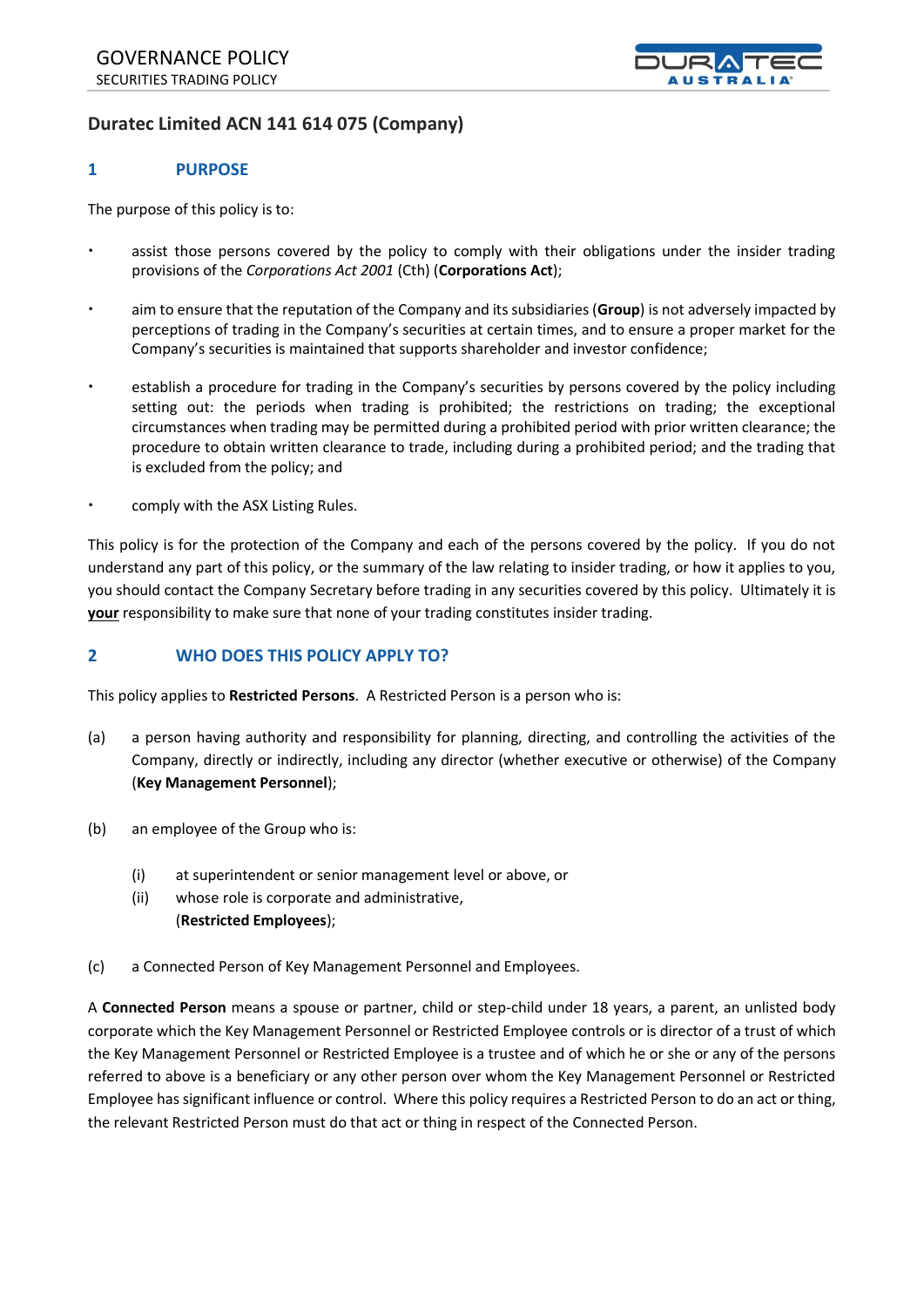GOVERNANCE POLICY SECURITIES TRADING POLICY



#### **3 WHAT SECURITIES ARE COVERED BY THIS POLICY?**

This policy applies to trading in all securities issued by the Company, and includes the following types of securities:

- a) shares, share acquisition rights and options;
- b) debentures (including bonds and notes); or
- c) derivatives of any of the above (including equity swaps, futures, hedges and exchange-traded or over-thecounter options) whether settled by cash or otherwise,

#### (Collectively, **Company Securities**).

The insider trading provisions in the Corporations Act also apply to the securities of other companies and entities if you have inside information about that company or entity. These other companies and entities may include suppliers or customers of the Group; joint venture partners; or companies that the Company or another member of the Group has entered (or is planning to enter) into a transaction with, for example a takeover or asset sale.

To **trade** in securities means, whether as principal or agent, to apply for, acquire or dispose of securities; enter into an agreement to apply for, acquire or dispose of securities and includes the exercise of an option or the conversion of a share acquisition right.

#### **4 INSIDER TRADING PROHIBITION**

#### **4.1 What is Inside Information?**

**Inside Information** is information that: (a) is not generally available; and (b) if it were generally available, a reasonable person would expect it to have a material effect on the price or value of the securities.

A **reasonable person** would be taken to expect information to have a material effect on the price or value of securities if (and only if) the **information** would, or would be likely to, influence persons who commonly acquire securities in deciding whether or not to acquire or dispose of those securities. In other words, the information must be shown to be material to the investment decision of a reasonable hypothetical investor in the securities.

It does not matter how you come to know the Inside Information. For the purpose of the insider trading provisions of the Corporations Act, "information" is given a wide meaning and includes matters of supposition and other matters that are insufficiently definite to warrant being made known to the public and matters relating to the intentions, or the likely intentions of a person.

Examples of information which, if made available to the market, may depending on the circumstances be likely to have a material effect on the price of Company Securities are set out in the Appendix.

#### **4.2 When is information generally available?**

Information is generally available if:

- a) it consists of 'readily observable matter';
- b) it has been made known in a manner that would, or would be likely to, bring it to the attention of persons who commonly invest in securities of a kind whose price or value might be affected by the information and since it was made known, a reasonable period for it to be disseminated among such persons has elapsed; or
- c) it consists of deductions, conclusions or inferences made or drawn from information of the kind referred to in (a) or (b) above.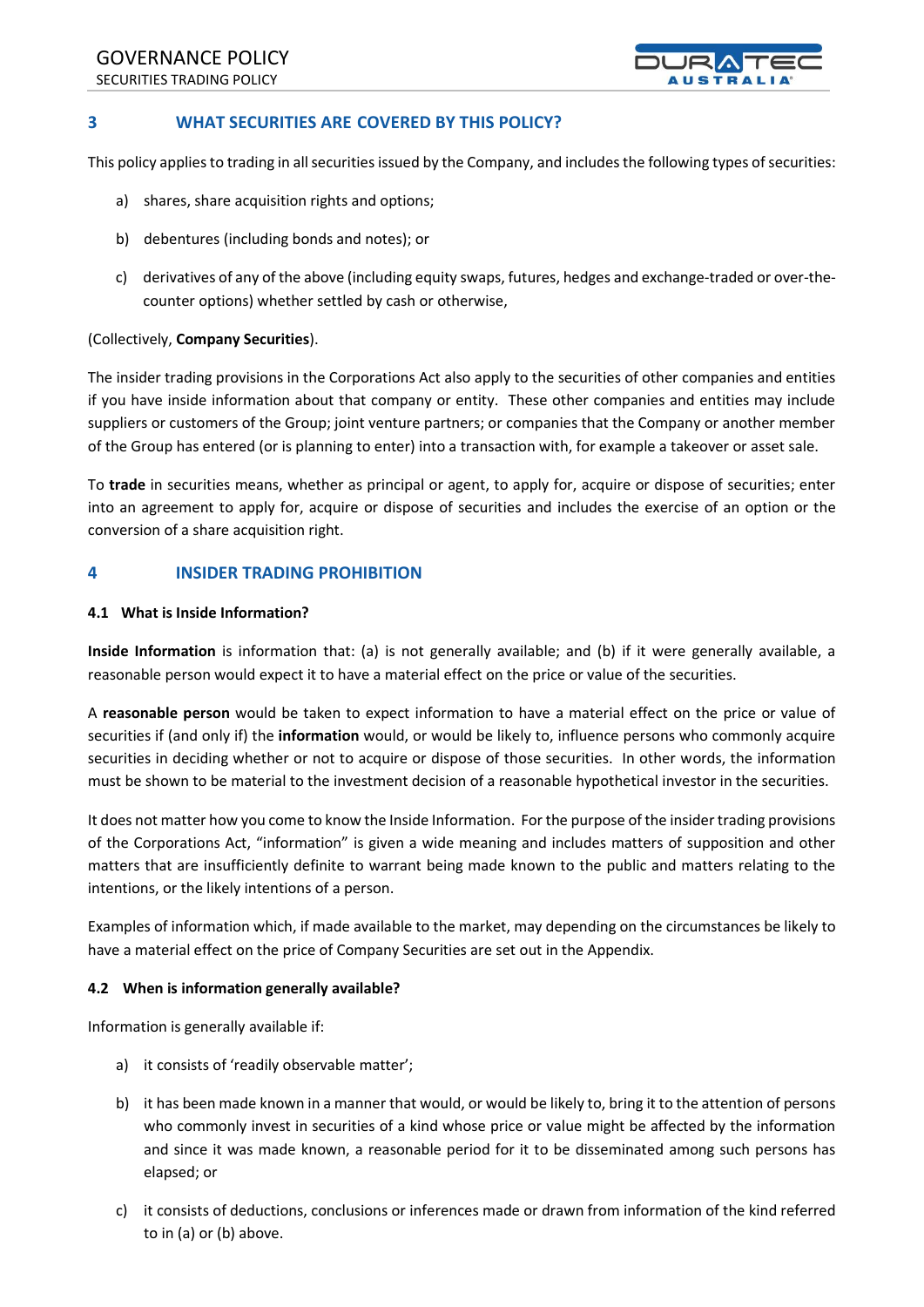## GOVERNANCE POLICY

SECURITIES TRADING POLICY



#### **4.3 Prohibited conduct**

In summary, the Corporations Act prohibits three types of conduct relating to Inside Information:

- the direct or indirect acquisition or disposal of securities using Inside Information;
- the procurement of another person to acquire or dispose of securities using Inside Information; and
- communication of Inside Information to another person for the purpose of the other person acquiring or disposing of securities.

You must not, whether in your own capacity or as an agent for another, apply for, acquire, or dispose of, or enter into an agreement to apply for, acquire or dispose of, any securities, or procure another person to do so if you:

- a) possess Inside Information; and
- b) know or ought reasonably to know, that:
	- (i) the information is not generally available; and
	- (ii) if it were generally available, it might have a material effect on the price or value of the securities or influence a person's decision to buy or sell the securities.

Further, you must not either directly or indirectly pass on this kind of information to another person if they know, or ought reasonably to know, that this other person is likely to apply for, acquire or dispose of the securities or procure another person to do so.

#### **4.4 Consequences of insider trading**

Engaging in "insider trading" (as summarised in section 4.3), can subject you to criminal liability, including substantial monetary fines and/or imprisonment. You may also be subject to civil liability, which may include being sued by another party or the Company, for any loss suffered as a result of insider trading. Insider trading is prohibited at all times.

#### **5 TRADING WINDOWS**

#### **5.1 General rule**

A Restricted Person is not permitted to trade in Company Securities unless such trading occurs within a designated Trading Window.

A **Trading Window** is the period in which a Restricted Person is permitted to buy or sell the Company Securities.

#### **5.2 Trading Windows**

A Restricted Person is only permitted to trade in Company Securities within the following trading windows:

- a) the two-month period commencing on the next trading day following the announcement to ASX of the Company's full year financial results; and
- b) the two-month period commencing on the next trading day following the announcement to ASX of the Company's half year financial results.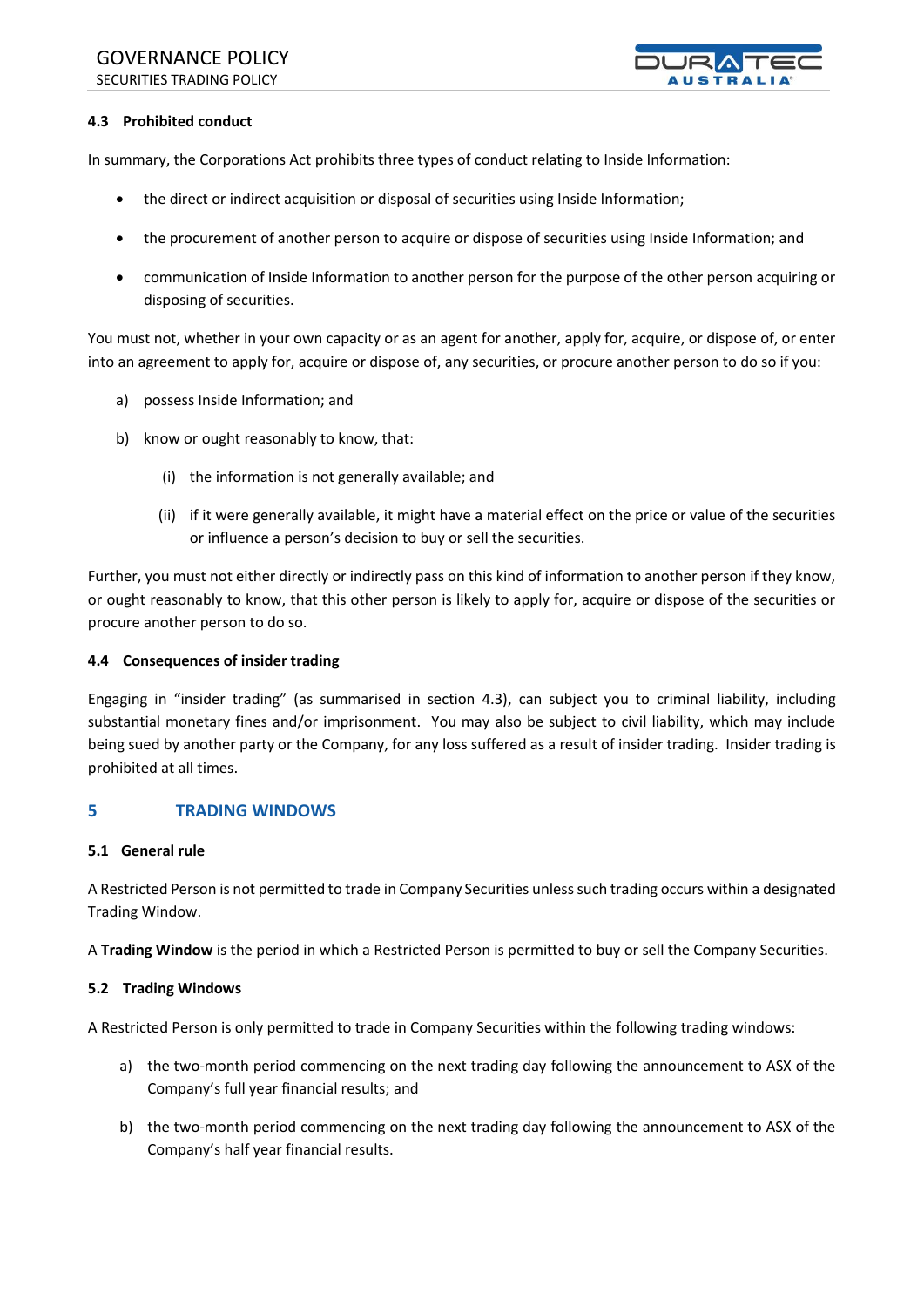

In addition to the prohibitions on insider trading set out in the Corporations Act, Restricted Persons must not trade in Company Securities within any period imposed by the Board from time to time, for example because the Company is considering matters that would require disclosure to the market but for Listing Rule 3.1A (**Prohibited Period**), unless the circumstances are exceptional and the procedure for prior written clearance described in section 7 has been met.

Please note that, even if it is inside a Trading Window, Restricted Persons must not trade in the Company's Securities if they are in possession of Inside Information.

#### **6 EXCEPTIONAL CIRCUMSTANCES WHEN TRADING MAY BE PERMITTED SUBJECT TO PRIOR WRITTEN CLEARANCE**

A Restricted Person, who is not in possession of Inside Information, may be given prior written clearance to trade in Company Securities outside of a Trading Window or during a Prohibited Period in accordance with the procedure described in section 7, in the following **exceptional circumstances**:

- a) where the person is in severe financial hardship; or
- b) where there are other circumstances deemed to be exceptional by the person granting the prior written clearance.

The determination of whether a person is in severe financial hardship or whether there are other exceptional circumstances can only be made by the relevant Approving Officer in accordance with the procedure for obtaining clearance prior to trading set out in section 7. A person may be in severe financial hardship if he or she has a pressing financial commitment that cannot be satisfied otherwise than by selling the relevant Company Securities. A tax liability would not normally constitute severe financial hardship unless the person has no other means of satisfying the liability. A circumstance may be considered exceptional if the person in question is required by a court order or a court enforceable undertaking to transfer or sell, or accept a transfer of, the Company Securities or there is some other overriding legal or regulatory requirement for him or her to do so.

#### **7 PROCEDURE FOR OBTAINING WRITTEN CLEARANCE PRIOR TO TRADING**

Restricted Persons must not trade in Company Securities at any time, including in the exceptional circumstances referred to in section 6, unless the Restricted Person first obtains prior written clearance from:

- a) in the case of employees, the Managing Director or in his absence, a Company Secretary;
- b) in the case of a director or officer, the Chair or in his absence, the Managing Director;
- c) in case of the Managing Director, the Chair or, in his absence, the Chair of the Audit Committee; or
- d) in the case of the Chair, the Chair of the Audit Committee,

#### (Each, an **Approving Officer**).

A request for prior written clearance under this policy should be made in writing using the form attached to this policy entitled 'Request for Prior Written Clearance to Trade in Company Securities' and given to the Approving Officer and the Company Secretary. The request may be submitted in person, by mail, by email or by facsimile.

Any written clearance granted under this policy will be valid for the period of 5 business days from the time which it is given, or such other period as may be determined by the Approving Officer. The expiry time of the clearance will be stated in the clearance granted. Written clearance under this policy may be given in person, by mail, by email or by facsimile.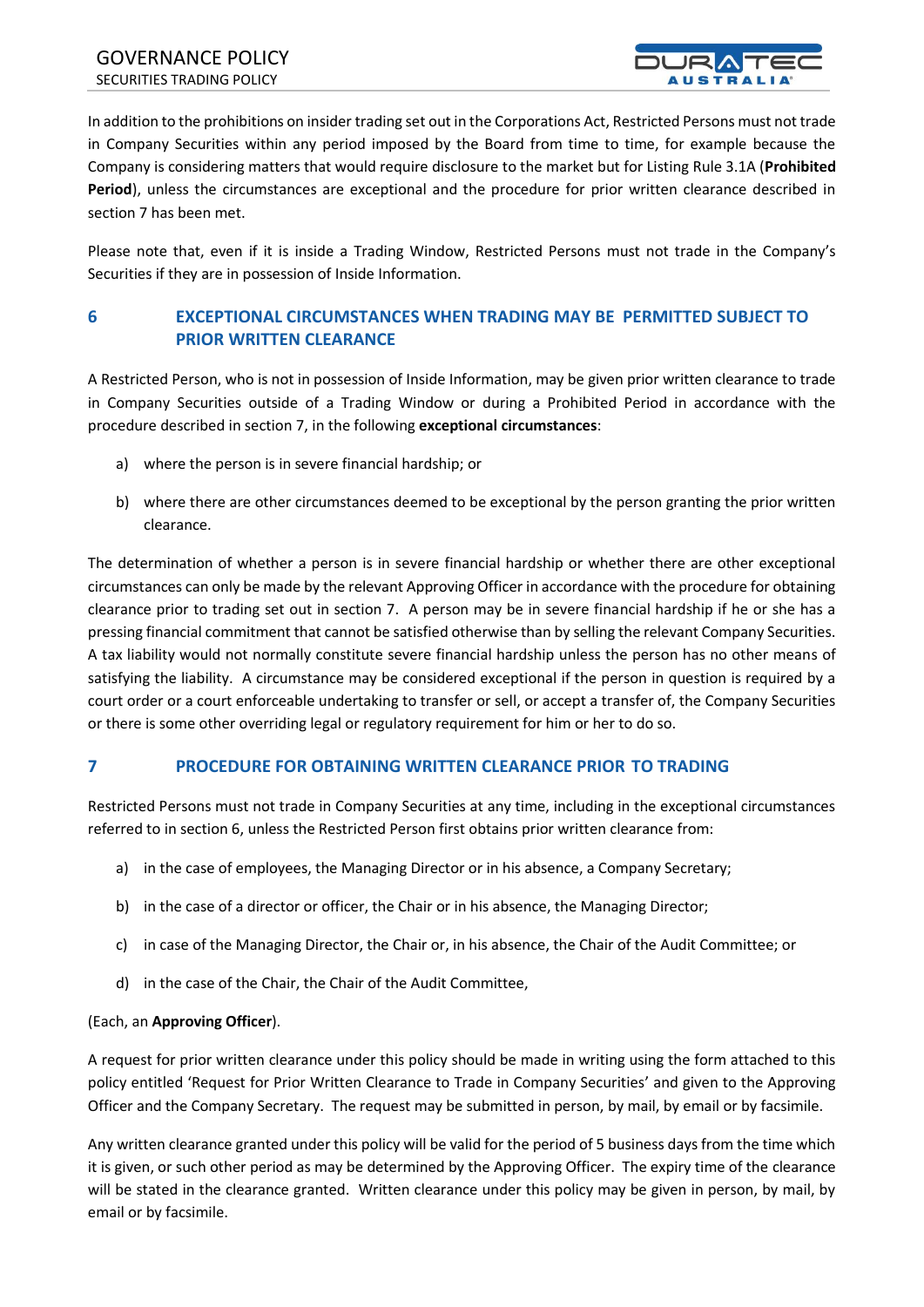

#### **8 WHAT TRADING IS NOT SUBJECT TO THIS POLICY?**

The following trading by Restricted Persons is excluded from the restrictions outlined in section 5, but is subject to the insider trading provisions of the Corporations Act summarised in section 4 of this policy:

- a) transfers of Company Securities between a Restricted Person and their spouse, civil partner, child, stepchild, family company, family trust or other close family member or of Company Securities already held into a superannuation fund or other saving scheme in which the Restricted Person is a beneficiary;
- b) an investment in, or trading in units of, a fund or other scheme (other than a scheme only investing in Company Securities) where the assets of the fund or other scheme are invested at the discretion of a third party;
- c) where a Restricted Person is a trustee, trading in the Company Securities by that trust provided that the Restricted Person is not a beneficiary of the trust and any decision to trade outside a Trading Window or during a Prohibited Period is taken by the other trustees or by the investment managers independently of the Restricted Person;
- d) undertakings to accept, or the acceptance of, a takeover offer;
- e) a disposal of Company Securities arising from a scheme of arrangement;
- f) trading under an offer or invitation made to all or most of the security holders such as, a rights issue, a security purchase plan, a dividend or distribution reinvestment plan and an equal access buy-back, where the plan that determines the timing and structure of the offer has been approved by the Board. This includes decisions relating to whether or not to take up the entitlements and the sale of entitlements required to provide for the take up of the balance of entitlements under a renounceable pro rata issue;
- g) a disposal of Company Securities that is the result of a secured lender exercising their rights, for example, under a margin lending arrangement. Please note section 11 of this policy; Restricted Persons must not enter into margin loan agreements or other secured lending arrangements in relation to Company Securities without first obtaining prior written clearance from the appropriate Approving Officer in accordance with the procedure set out in section 7;
- h) the exercise (but not the sale of Company Securities following exercise) of an option or right under an employee incentive scheme, or the conversion of a convertible security, where:
	- (i) the final date for the exercise of the option or right, or the conversion of the security, falls outside a Trading Window or during a Prohibited Period and the Restricted Person could not reasonably have been expected to exercise it at a time when free to do so; and
	- (ii) the Restricted Person obtains prior written clearance to exercise the option or right, or convert the security, in accordance with the procedure set out in section 7 of this policy;
- i) trading under a non-discretionary trading plan for which prior written clearance has been provided in accordance with procedures set out in this Policy and where:
	- (i) the Restricted Person did not enter into the plan or amend the plan outside a Trading Window or during a Prohibited Period; and
	- (ii) the trading plan does not permit the Restricted Person to exercise any influence or discretion over how, when, or whether to trade;
- j) an acquisition, or agreement to acquire, Company Securities under an employee incentive scheme;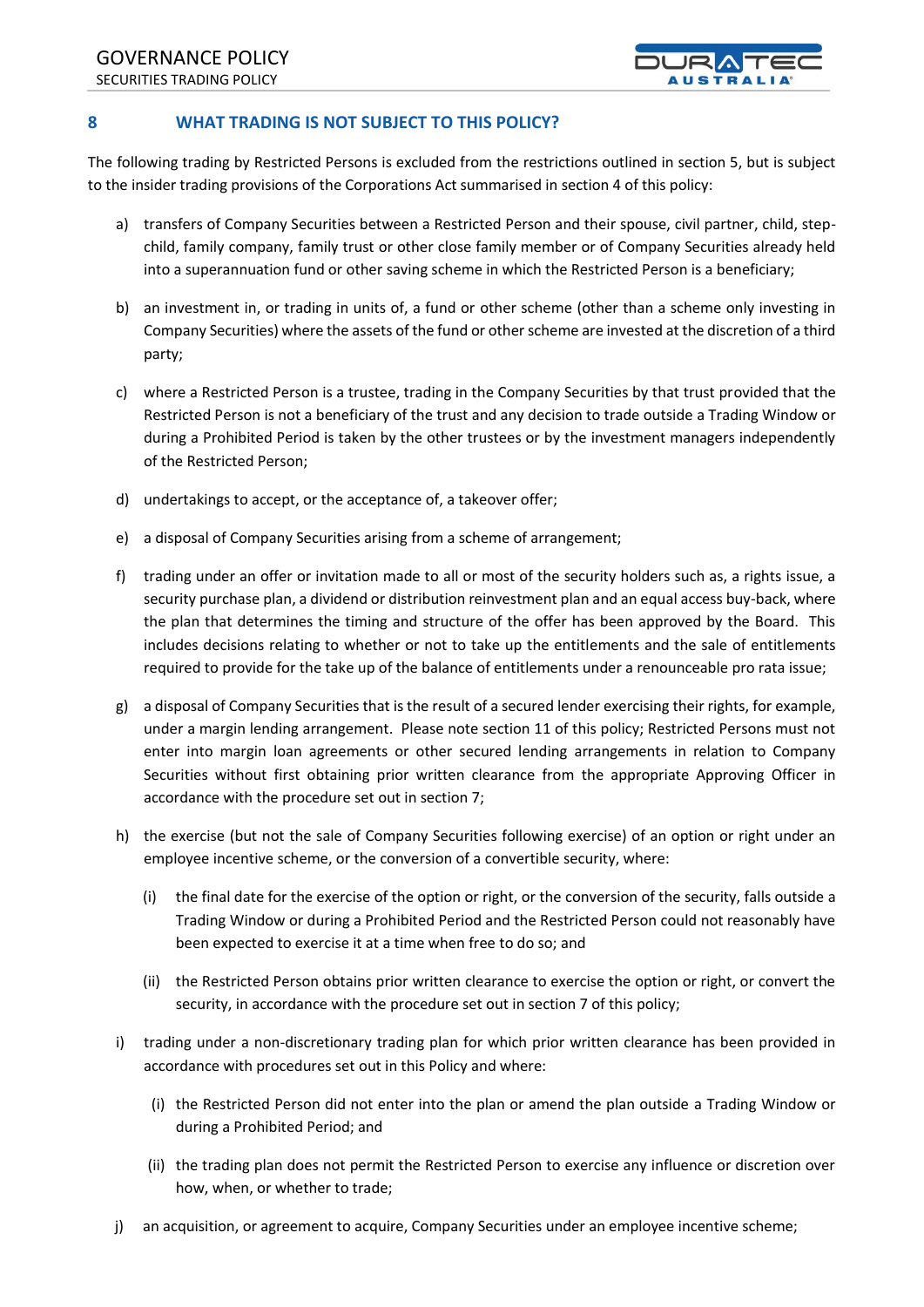

- k) the exercise or automatic conversion of Company Securities giving a right to conversion to shares, issued under an employee incentive scheme (but not the sale of Company Securities following exercise or conversion);
- l) the acquisition of shares by conversion of Company Securities giving a right to conversion to shares (but not the sale of Company Securities following exercise or conversion).

#### **9 LONG TERM TRADING**

The Company wishes to encourage Restricted Persons to adopt a long term attitude to investment in Company Securities. Therefore, Restricted Persons must not engage in short term or speculative trading of Company Securities.

#### **10 HEDGING TRANSACTIONS**

Restricted Persons must not enter into transactions or arrangements which operate to limit the economic risk of their security holding in the Company without first obtaining prior written clearance from the appropriate Approving Officer in accordance with the procedure set out in section 7.

Restricted Persons are prohibited from entering into transactions or arrangements which limit the economic risk of participating in unvested entitlements under any equity based remuneration schemes.

#### **11 MARGIN LOANS AND OTHER SECURED LENDING**

Restricted Persons must not enter into margin loan agreements or other secured lending arrangements in relation to Company Securities without first obtaining prior written clearance from the appropriate Approving Officer in accordance with the procedure set out in section 7.

#### **12 NON-DISCRETIONARY TRADING PLANS**

Restricted Persons must not put in place a non-discretionary trading plan in respect of Company Securities without first obtaining prior written clearance from the appropriate Approving Officer in accordance with the procedure set out in section 7. Restricted Persons must not cancel any such trading plan outside a Trading Window or during a Prohibited Period unless the circumstances are exceptional and the procedure for prior written clearance set out in section 7 has been met.

#### **13 DIRECTOR NOTIFICATION REQUIREMENTS**

Directors have agreed with the Company to provide details of changes in Company Securities they hold (directly or indirectly) to the Company Secretary as soon as reasonably possible to enable the Company to comply with its obligations under the ASX Listing Rules.

Directors are reminded that it is their obligation under section 205G of the Corporations Act to notify the market operator within 14 days after any change in a director's interest if the Company has failed to do so.

#### **14 REGISTER OF CLEARANCES**

The Company Secretary must maintain a register of clearances given in relation to trading in Company Securities.

The Company Secretary must report all notifications of trading in, and clearances given, in relation to trading in Company Securities to the next Board meeting of the Company.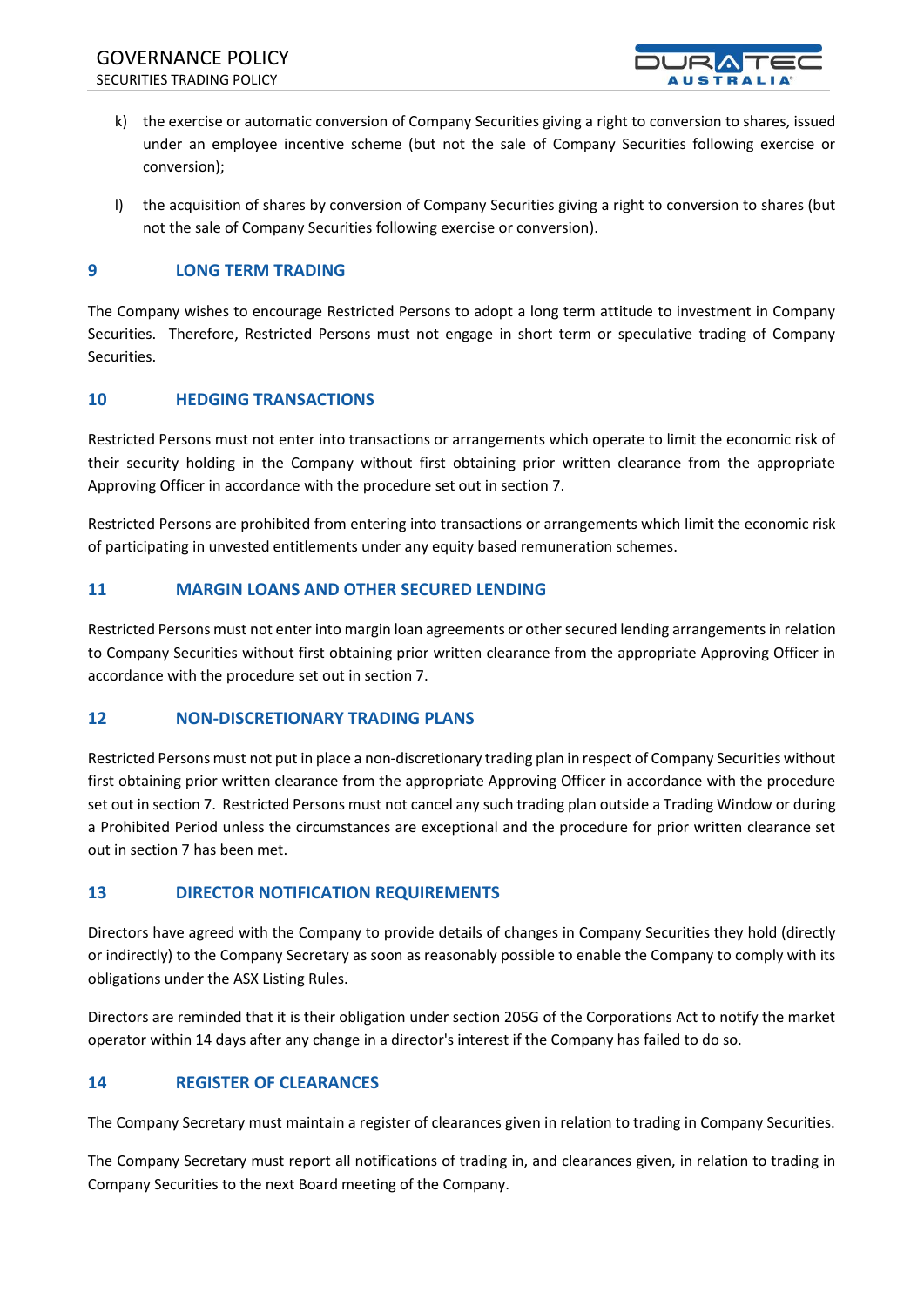

#### **15 CONSEQUENCES OF BREACH**

Breach of the insider trading prohibition could expose you to criminal and civil liability. Breach of this policy (irrespective of whether the insider trading prohibition or any other law is breached) will also be regarded by the Group as serious misconduct which may lead to disciplinary action and/or dismissal.

This policy does not contain an exhaustive analysis of the restrictions imposed on, and the very serious legal ramifications of, insider trading. Restricted Persons who wish to obtain further advice in this matter, are encouraged to contact the Company Secretary.

#### **16 ASX LISTING RULE REQUIREMENTS**

It is a requirement for admission to the official list of ASX, and an on-going requirement for listing, that the Company has a securities trading policy.

The Company will give a copy of this policy to ASX for release to the market. The Company will also give any amended version of this policy to ASX when it makes a change to:

- a) the periods within which Restricted Persons are prohibited from trading in Company Securities;
- b) the trading that is excluded from the operation of the policy; or
- c) the exceptional circumstances in which Restricted Persons may be permitted to trade outside a Trading Window or during a Prohibited Period,

within five business days of the amendments taking effect. The Company will also give this policy to ASX immediately on request by ASX.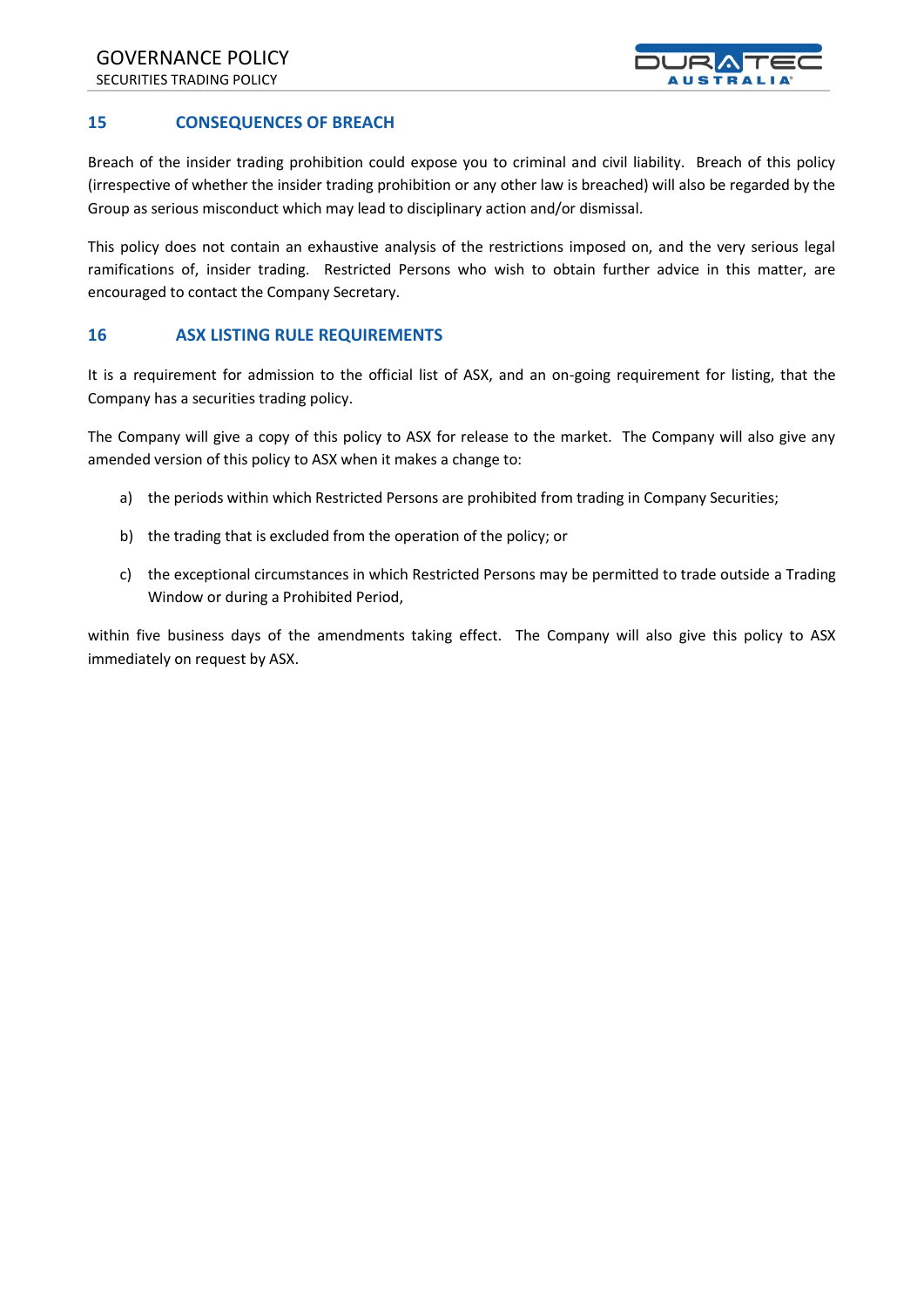

#### **APPENDIX**

Examples of information which, if made available to the market, may depending on the circumstances be likely to have a material effect on the price or value of Company Securities include, but are not limited to:

- a) a transaction that will lead to a significant change in the nature or scale of the Company's activities;
- b) a material change in debt, liquidity, or cash flow;
- c) a significant new development proposal;
- d) the grant or loss of a major contract;
- e) a management or business restructuring proposal;
- f) a material acquisition or disposal;
- g) the granting or withdrawal of a material licence;
- h) becoming a plaintiff or defendant in material legal proceedings;
- i) the fact that the Company's earnings will be materially different from market expectations;
- j) the appointment of a liquidator, administrator, or receiver;
- k) the commission of an event of default under, or other event entitling a financier to terminate, a material financing facility;
- l) under subscriptions or over subscriptions to an issue of securities;
- m) giving or receiving a notice of intention to make a takeover;
- n) any rating applied by a rating agency to the Company or its securities and any change to such a rating;
- o) any actual or proposed change to the Company's capital structure for example, a share issue; or
- p) significant change to or event affecting the availability of the Company's debt facilities.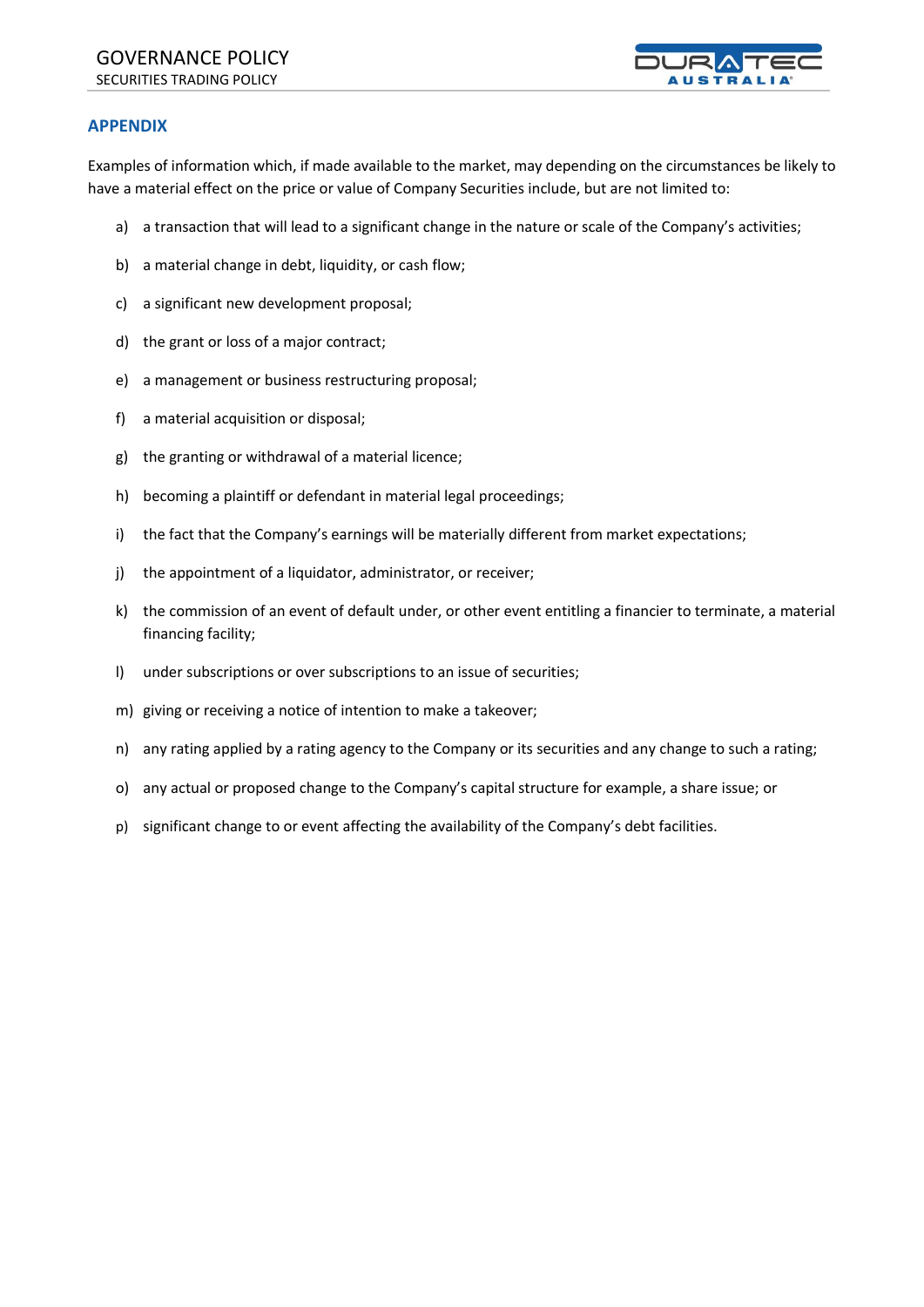

#### **REQUEST FOR PRIOR WRITTEN CLEARANCE TO TRADE IN COMPANY SECURITIES**

Duratec **Ltd** ACN 141 614 075 (**Company**)

I, Insert Name, a *director/an officer/* an employee (delete as appropriate) of the Company, request prior written clearance to trade in securities of the Company in accordance with the terms of the Company's Securities Trading Policy and provide the following information:

#### **1 DETAILS OF SECURITIES**

| Nature of dealing:         | (insert here details of proposed dealing) |  |
|----------------------------|-------------------------------------------|--|
| Number of securities:      |                                           |  |
| Class of securities:       |                                           |  |
| Name of registered holder: |                                           |  |

#### **2 REASON FOR REQUEST**

#### **Duratec Ltd** ACN 141 614 075 (**Company**)

I, the same of the contract of the contract of the contract of the contract of the contract of the contract of the contract of the contract of the contract of the contract of the contract of the contract of the contract of appropriate) of the Company, request prior written clearance to trade in securities of the Company in accordance with the terms of the Company's *Securities Trading Policy* and provide the following information:

#### **1 Details of securities**

| Nature of dealing:                            | (insert here details of proposed dealing) |  |
|-----------------------------------------------|-------------------------------------------|--|
| Number of securities:                         |                                           |  |
| Class of securities:                          |                                           |  |
| Name of registered holder:                    |                                           |  |
| $\mathbf{2}$<br><b>Reason for request</b>     |                                           |  |
| Standard request to trade<br>OR               |                                           |  |
| Request to trade in exceptional circumstances |                                           |  |

Please provide complete details of the circumstances which you wish to be considered as exceptional